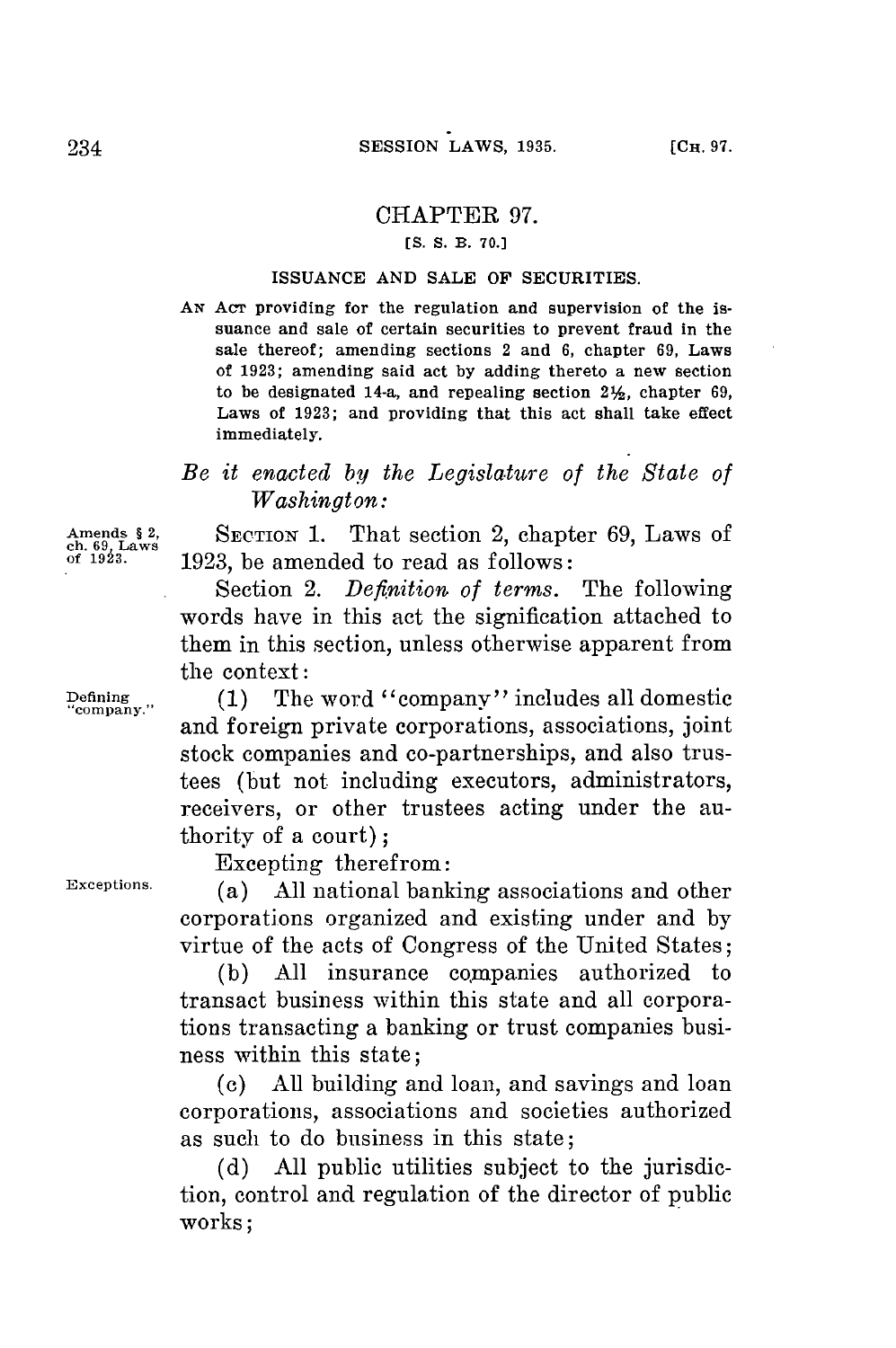(e) **All** companies organized without capital stock and not **for** pecuniary gain and exclusively engaged in educational, benevolent, charitable or reformatory purposes, and companies based on membership basis for social, athletic and educational purposes;

**(f)** This act shall not apply to original or treasury stocks, bonds, debentures or other securities sold **by** a metalliferous mining company, or their duly appointed fiscal agent holding such original or treasury stocks, bonds, debentures or other securities under option but any resales thereof shall be governed **by** the provisions of this act. **A** resale is hereby defined to be a sale in which the issuing company is not a party either directly or acting through a fiscal agent.

(2) The word "security" includes:

(a) **All** shares or interests into which the capital, capital stock, or property of companies, or rights of stockholders or members thereof, are divided, including all treasury shares and shares of their own capital stock .purchased or otherwise acquired **by** companies upon delinquent assessment sales or in any other lawful manner, and all certificates and other instruments issued **by** them or their authority, evidencing or representing such shares, interests or rights;

**(b) All** promissory notes, mortgages, bonds, debentures, and other evidences of indebtedness issued **by** any company, excepting promissory notes and mortgages negotiated **by** the drawer or maker in the ordinary course of business **by** private negotiation.

**(c)** Any instrument issued, offered or sold to the public **by** any company, evidencing or representing any right to participate or share in the profits or earnings or the distribution of assets of any business carried on for profit.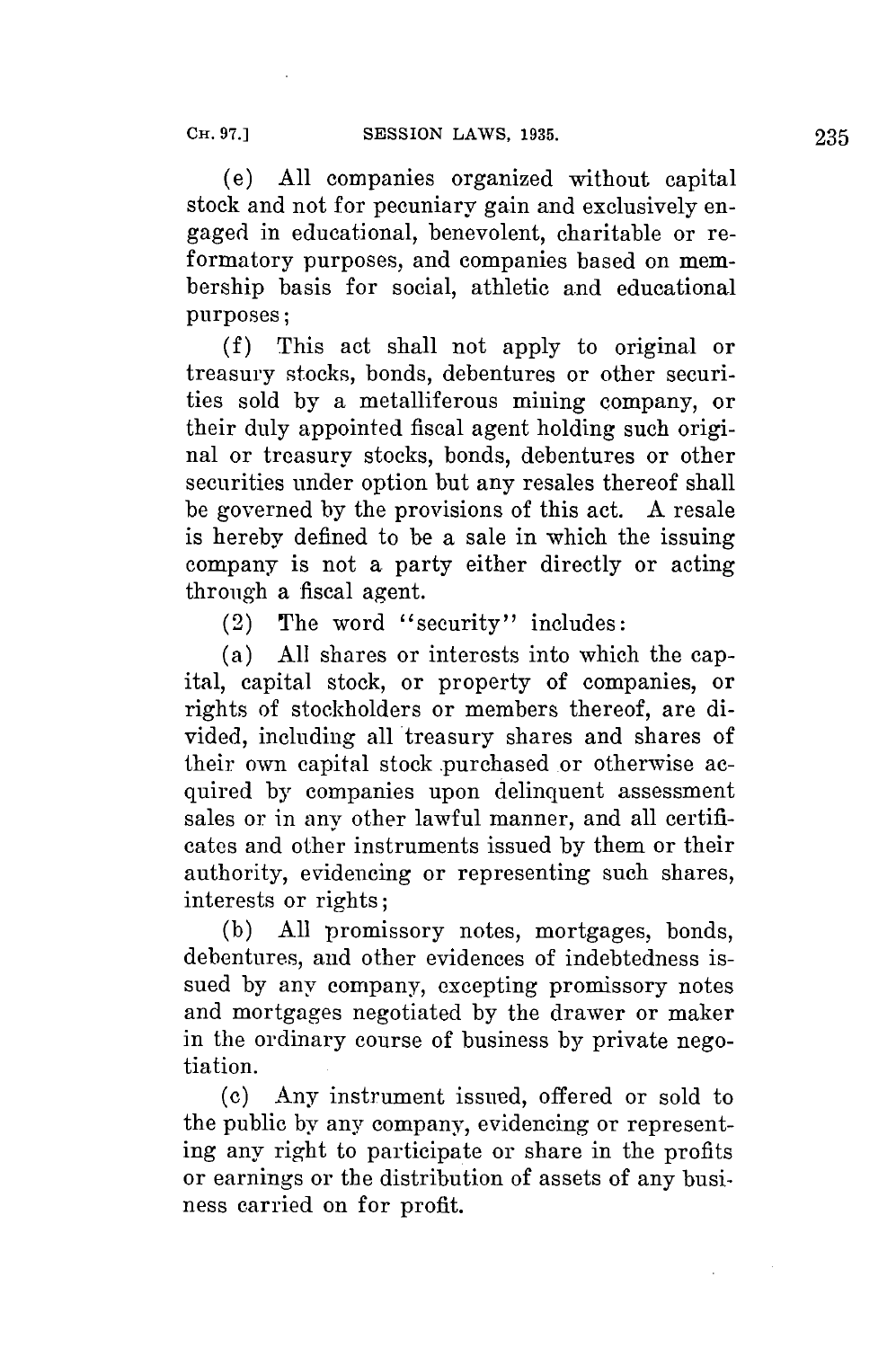**(d) All** bonds, debentures and other evidences of indebtedness issued **by** any foreign government or any political subdivision thereof; or **by** any state of the United States of America or any political subdivision thereof, except the State of Washington and its political subdivisions.

**Definitions. (3)** The word "sale" includes every contract **by** which, for valuable consideration, a company transfers any security or interest therein; and any exchange, pledge or hypothecation, or any transfer in trust or otherwise, for the performance of an obligation.

> The word "sell" includes every act **by** which such sale is made.

> (4) The word "agent" includes every person or company employed or appointed **by** a broker or company who sells, negotiates **for** the sale **6f,** solicits, or takes subscriptions for, a security of any company offering its own issue for sale.

> **(5)** The word "broker" includes every person or company, other than an agent, engaging in the business of selling, offering for sale, negotiating for the sale of, soliciting subscriptions for, or otherwise dealing in securities issued **by** others; or underwriting any issue of securities, or of purchasing such securities with the purpose of reselling or offering them for sale to the public **for** a commission or at a profit, excepting therefrom the following:

(a) One who disposes of securities to a broker.

**(b)** Any pledge holder selling in good faith and not for the purpose of avoiding the provisions of this act, and in the ordinary course of business, a security pledged with him **for** the payment of a bona fide debt.

**(c)** Any owner of any security not the issuer or an underwriter thereof who sells or exchanges the same **for** his own account: *Provided,* That such sale or exchange is not made by such owner in the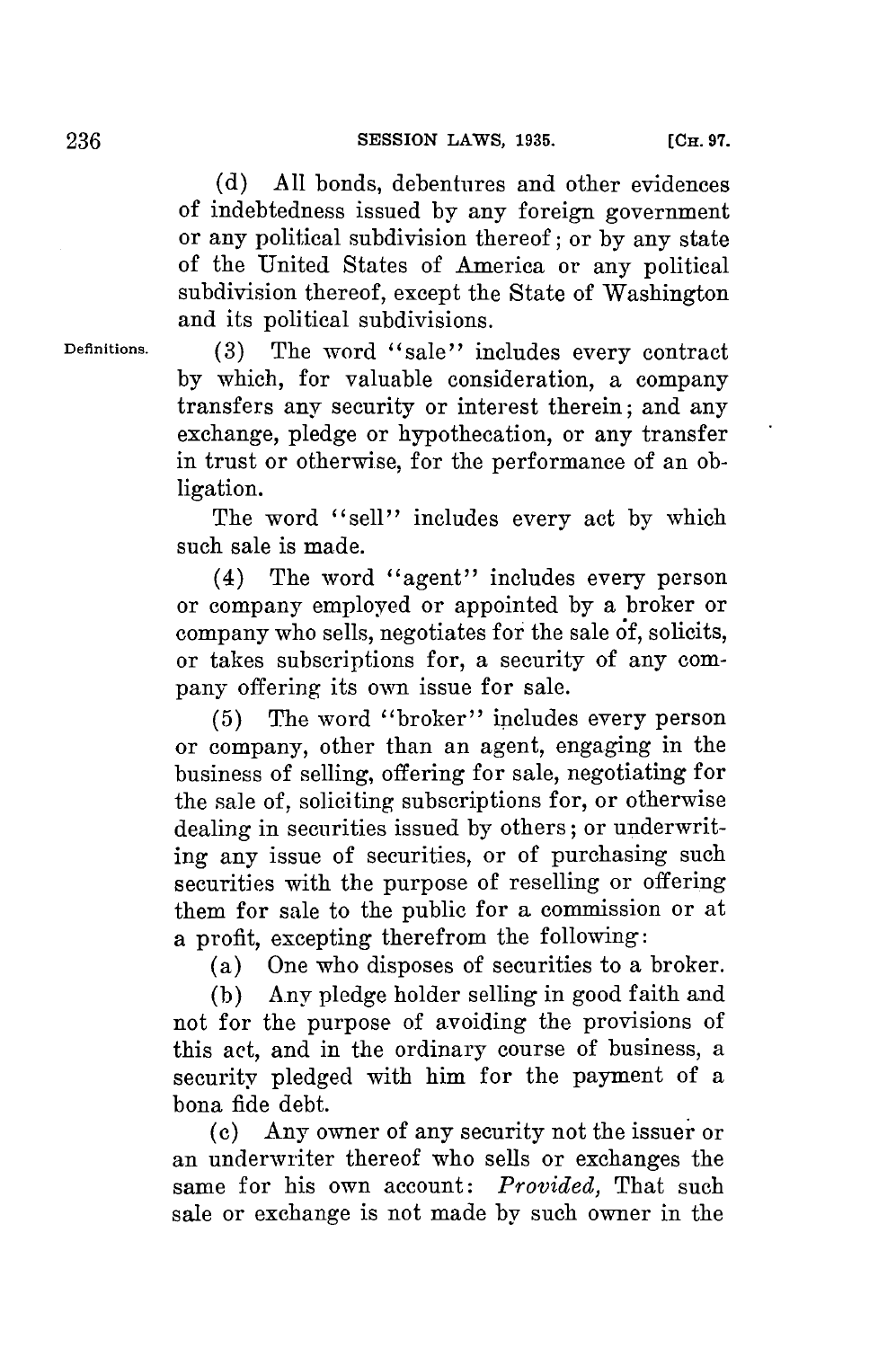course of repeated and successive transactions of like or similar character.

SEC. 2. That section  $2\frac{1}{2}$ , chapter 69, Laws of Repeal of  $\frac{1}{2}$  2%, ch. 69 **1923,** be and the same is hereby repealed. **Laws of 1923.**

SEC. 3. That section 6, chapter 69, Laws of 1923, Amends § 6, be amended to read as follows: **of 1923**.

## **DUTIES OF DIRECTOR** or **LICENSES.**

Section **6.** Upon the filing of an application, it shall be the duty of the director of licenses to examine the same and the papers and documents filed **Examination** therewith. If he finds that the proposed plan of tions. business of the applicant is fair, just and equitable, and that the securities which it proposes to issue and the methods to be used **by** it in issuing and disposing of the same are not such as will work a fraud upon the purchaser thereof, the director of licenses shall issue to the applicant a permit authorizing it to issue and dispose of such securities. Should the director of licenses find that the proposed plan of business of the applicant is unfair, unjust or inequitable he shall deny the application for a permit and notify the applicant of his decision.

Every permit shall recite in bold type that the issuance thereof is permissive only, and does not constitute a recommendation or endorsement of the securities permitted to be issued.

The director of licenses is hereby authorized **Powers** of and directed to make such reasonable rules and regulations as are necessary to carry out the provisions of this act.

The director of licenses is empowered to make at any time examinations of or investigations into the records and books of account of any issuing company or broker.

**SEC.** 4. That chapter **69,** Laws of **1923,** be **Adds to ch. 69,** Laws amended **by** adding thereto a new section to be desig- **of 1923.** nated as section 14-a to read as follows: